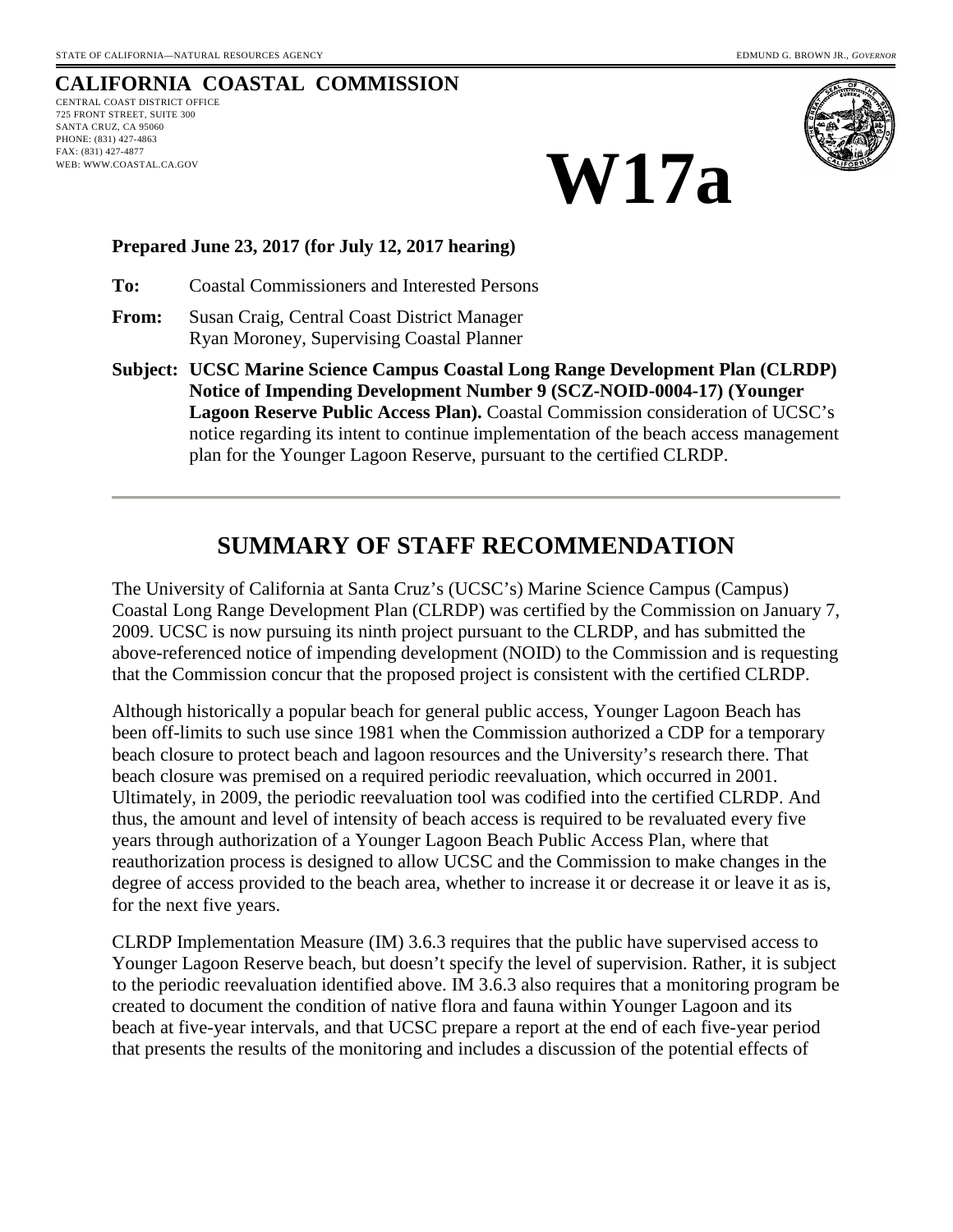beach access on flora and fauna at Younger Lagoon, and whether access changes should be implemented – whether to increase or decrease access or leave it the same. At the end of each five-year period, UCSC must submit a NOID to the Commission to implement a beach access plan for the next five years.

In March 2010, the Commission approved UCSC's initial NOID to implement a beach access management plan to allow for supervised access to Younger Lagoon Beach and a five-year monitoring program, as required by IM 3.6.3 (UCSC NOID-2). The Campus began implementing the beach access plan and monitoring program in spring 2010, and submitted the report on the results of the monitoring to the Commission in February of 2016. The current NOID describes UCSC's plan for continuing the current beach access program. Specifically, UCSC is proposing to continue the docent-led beach tour program for an additional five years with no changes to the program. Tours are included with the cost of admission to the Seymour Marine Discovery Center  $(SMDC)$ ,<sup>[1](#page-1-0)</sup> and will continue to be offered two times per month, including one tour on a weekday and one on a weekend. Tours will be led by SMDC docents, and will include a narrative history of the UC Natural Reserve System, a discussion of the lagoon and its habitats, a walk through a restored coastal scrub habitat with opportunities to view the rear dune, and will culminate with a walk on Younger Lagoon Beach.

The recently submitted Younger Lagoon Natural Reserve Beach Monitoring report complies with the parameters set forth in IM 3.6.3, including: 1) a regular schedule of guided, educational tours; 2) identification of all parameters for beach access; 3) a monitoring program that evaluates trends in beach area conditions, including the condition of flora and fauna; 4) an assessment of beach area resources and the effect of beach area use and activities on those resources, including the flora and fauna; and 5) a description of existing public access opportunities on the Campus and the way in which such opportunities relate to the amount and type of supervised access provided to the beach area. As set forth in the NOID, UCSC will also continue to monitor Younger Lagoon Beach as required by, and described in, IM 3.6.3, and will also continue to submit a NOID to the Commission every five years that both reports on the previous five years of beach access and includes a monitoring report that evaluates beach conditions, and that proposes beach access parameters for the next 5 years. The next NOID to implement the Younger Lagoon Beach Access Plan will be due in 2020.

In this case, and for similar reasons as the Commission has found in the past with respect to beach access, the proposed program can be found CLRDP consistent, and staff believes that the balance being struck here (i.e., resource and research protection versus beach public access) through the proposed docent led program is appropriate. At the same time, the beach access program is fairly limited, and it seems clear that some minor changes relating to awareness could definitely help to make it more successful. Thus, staff intends to continue to work with the University to increase the number of docent led tours provided if possible, and to increase the nature and amount of notice/advertising provided so that the general public is more aware of the program and can make better use of it.

<span id="page-1-0"></span> $\overline{a}$ 1 Currently, admission to the Discovery Center is \$8 for adults, \$6 for children between the ages of 3-16, and free for children younger than 3, so it will cost users of those different ages that amount to visit the beach.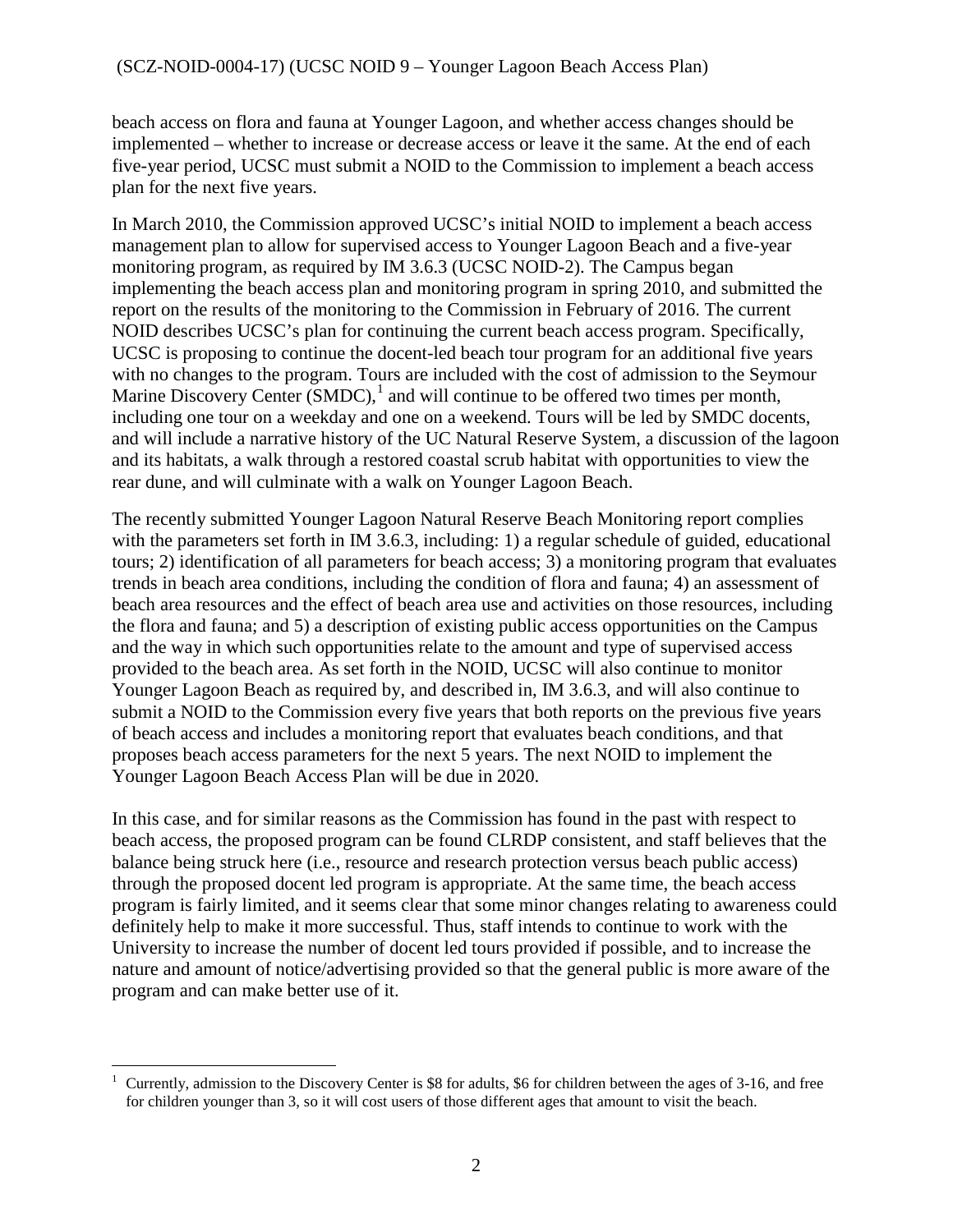Thus, as described above, continuation of the proposed beach access management plan for the next five years is consistent with the certified CLRDP. Staff therefore recommends that the Commission determine that the project is consistent with the certified CLRDP. The necessary motion and resolution to find the proposed development consistent with the certified CLRDP are found on page 4 below.

**Staff Note - NOID Action Deadline:** This NOID was filed as complete on June 14, 2017. The 30-working-day hearing deadline is July 27, 2017. (*See* Pub. Res. Code § 30606; CLRDP Section 8.2.2.) Thus, unless the University agrees to extend the hearing deadline (as allowed by CLRDP Section 8.4.2), the Commission must take action on the NOID by July 27, 2017 or it will be deemed consistent with the CLRDP.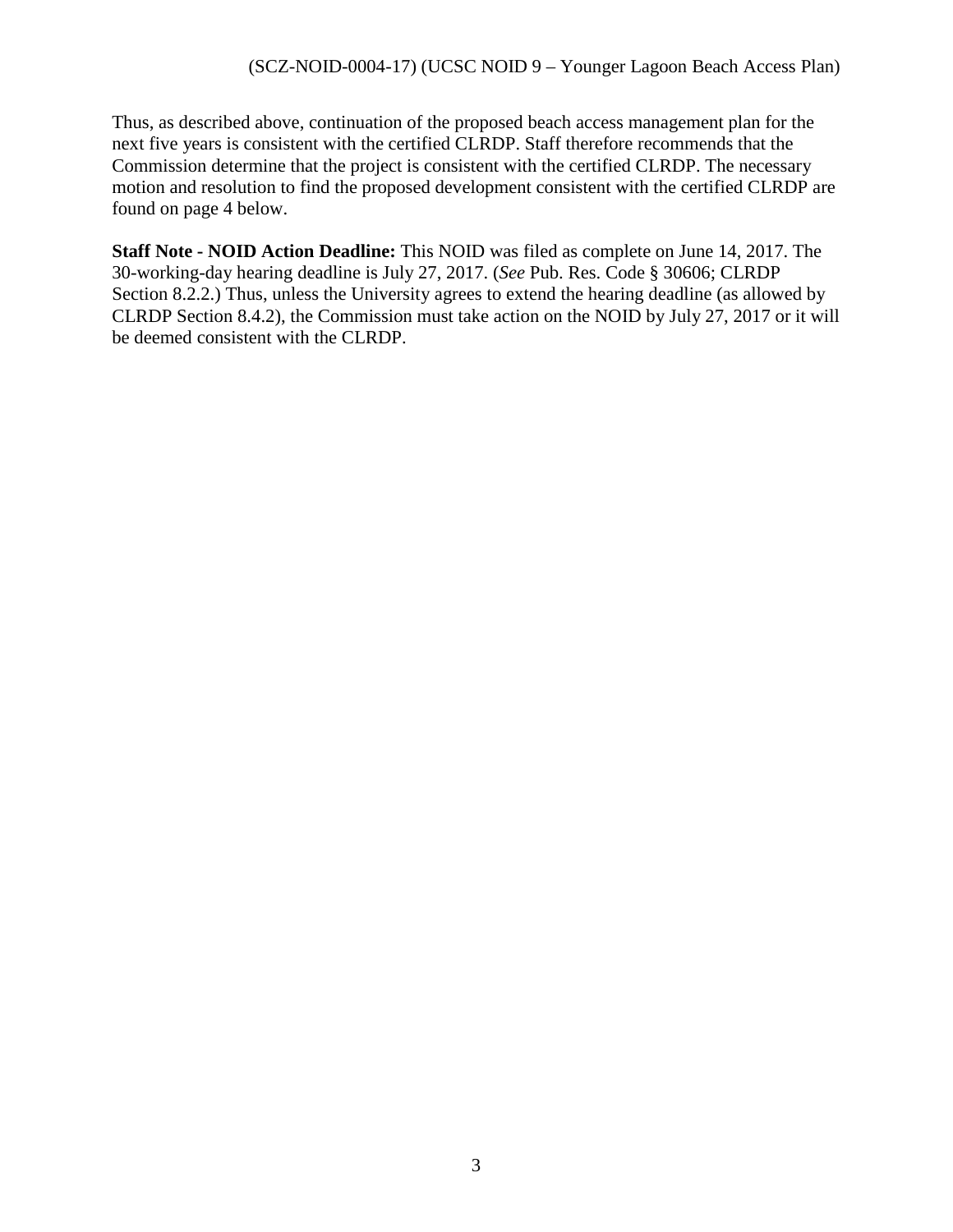# **TABLE OF CONTENTS**

# **APPENDICES**

Appendix A – Substantive File Documents

# **EXHIBITS**

Exhibit 1: Location Map Exhibit 2: Notice of Impending Development # 9 [Exhibit 3: Figures 3.11 & 5.6 of Coastal Long Range Development Plan](https://documents.coastal.ca.gov/reports/2017/7/W17a/W17a-7-2017-exhibits.pdf)

# <span id="page-3-0"></span>**I. MOTION AND RESOLUTION**

Staff recommends a **YES** vote on the motion below. Passage of this motion will result in a determination that the development described in the UCSC NOID 9 is consistent with the certified UCSC CLRDP, and adoption of the following resolution and findings. The motion passes only by affirmative vote of a majority of the Commissioners present.

**Motion:** *I move that the Commission determine that the development described in UCSC Notice of Impending Development Number 9 (SCZ-NOID-0004-17) is consistent with the certified University of California at Santa Cruz Coastal Long Range Development Plan, and I recommend a yes vote.* 

**Resolution:** *The Commission hereby determines that the development described in UCSC Notice of Impending Development Number 9 (SCZ-NOID-0004-17) is consistent with the certified University of California at Santa Cruz Coastal Long Range Development Plan for the reasons discussed in the findings herein.*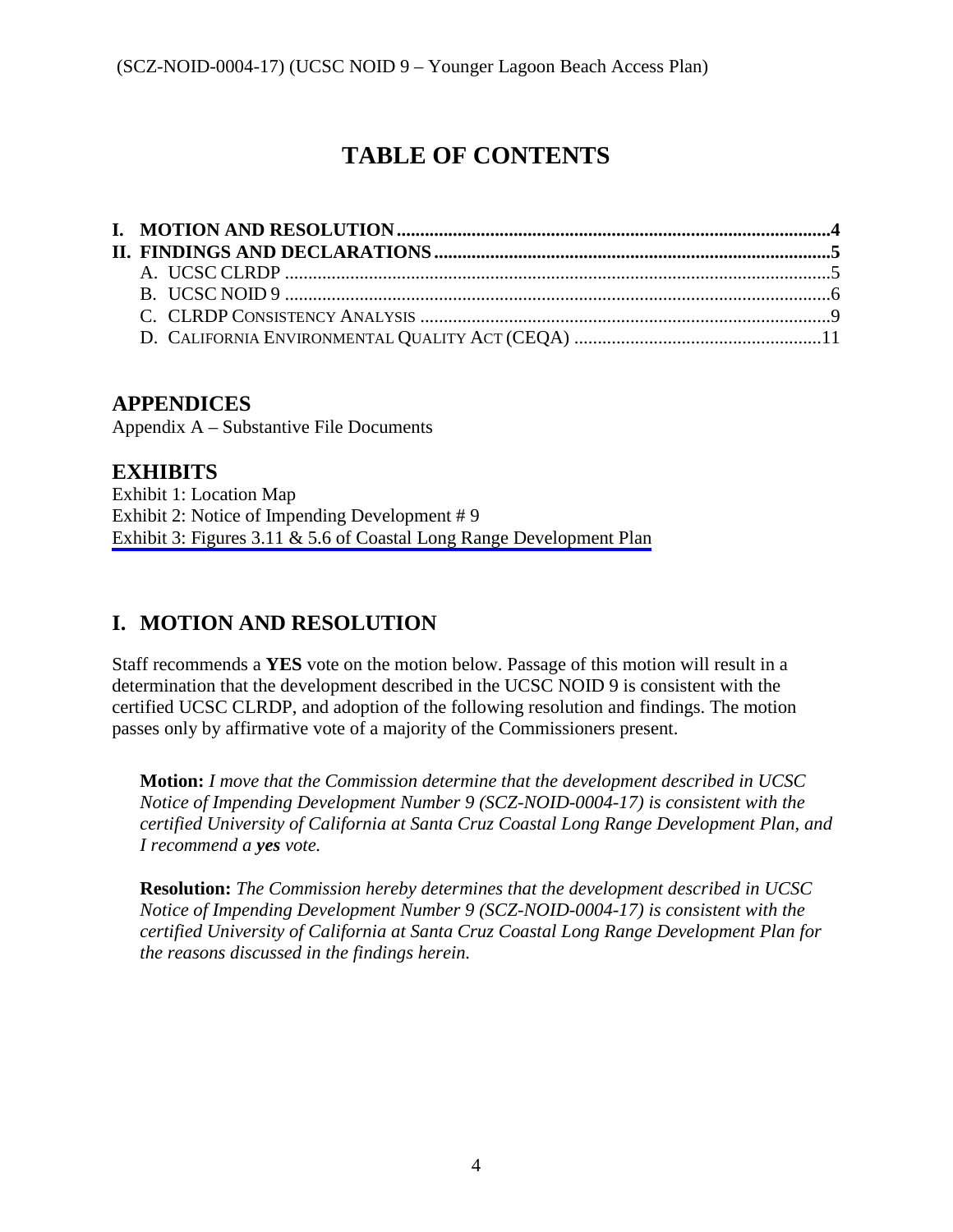# <span id="page-4-0"></span>**II. FINDINGS AND DECLARATIONS**

# <span id="page-4-1"></span>**A. UCSC CLRDP**

### **General CLRDP Background**

As an alternative to project-by-project coastal permit review, Coastal Act Section 30605 allows for, among other things, universities to develop long-range development plans for Commission certification. Once certified, each university is the primary entity responsible for ensuring that future development on the site is consistent with the certified long range development plan, subject to ongoing Commission oversight. (*See* Pub. Res. Code § 30606.)

### **UCSC's Marine Science Campus**

The Campus site is located directly adjacent to the Monterey Bay National Marine Sanctuary (Sanctuary) just within the western border of the City of Santa Cruz in Santa Cruz County (see **Exhibit 1** for a location map).<sup>[2](#page-4-2)</sup> Agricultural land extends to the west along the coast beyond the Younger Lagoon Reserve and the western Campus boundary. To the north are the Union Pacific Railroad tracks, the Raytek industrial facility, and Highway One. To the south lies the Sanctuary and the Pacific Ocean, and to the east is Antonelli Pond (north of Delaware Avenue) and the densely packed De Anza Mobile Home Park (south of Delaware Avenue) beyond which is Natural Bridges State Park and past that West Cliff Drive in the City of Santa Cruz.

The Campus site is primarily made up of a relatively flat terrace area (roughly 73 acres) sloping gently from north to south (to the ocean) with the remainder occupied by a large arroyo feature (roughly 25 acres) on the west of the site, at the base of which lies Younger Lagoon, an estuarine lagoon that connects (at times) to the ocean. A sandy beach area fronts Younger Lagoon below the terrace. The lagoon, the beach, the arroyo and a portion of the terrace make up Younger Lagoon Reserve. The terrace portion of the site includes within it a 2.5 acre federally-owned parcel completely surrounded by UCSC property. Altogether, the Campus (including the federal in-holding and the Younger Lagoon Reserve) is about 100 acres.<sup>[3](#page-4-3)</sup>

### **UCSC'S Marine Science Campus CLRDP**

The CLRDP was certified by the Commission on January 7, 2009. The CLRDP provides a blueprint for future development of the site including a maximum increase of about 600,000 square feet of new Campus facilities (including outdoor research and support areas) mostly within four distinct development zones (occupying about one-third of the terrace area) for an expanded Marine Science Campus. The CLRDP provides for roughly 340,000 gross square feet of potential new facilities within the four development zones in new one- and two-story buildings up to 36 feet tall,<sup>[4](#page-4-4)</sup> with the remainder in outdoor research and support areas. The

<span id="page-4-2"></span><sup>&</sup>lt;sup>2</sup> The main UCSC campus is located roughly two miles inland of the Marine Science Campus, in the rolling foothills northwest of downtown Santa Cruz. The main campus is located outside of the coastal zone.

<span id="page-4-3"></span> $3$  As required by the CLRDP, the terrace areas located outside of the allowed development footprint on the Marine Science Campus were added to Younger Lagoon Reserve in 2009. Thus, when added to the original 25-acre Reserve area, Younger Lagoon Reserve now occupies 72 acres of the Marine Science Campus.

<span id="page-4-4"></span><sup>&</sup>lt;sup>4</sup> These buildings are currently under construction pursuant to NOID 6.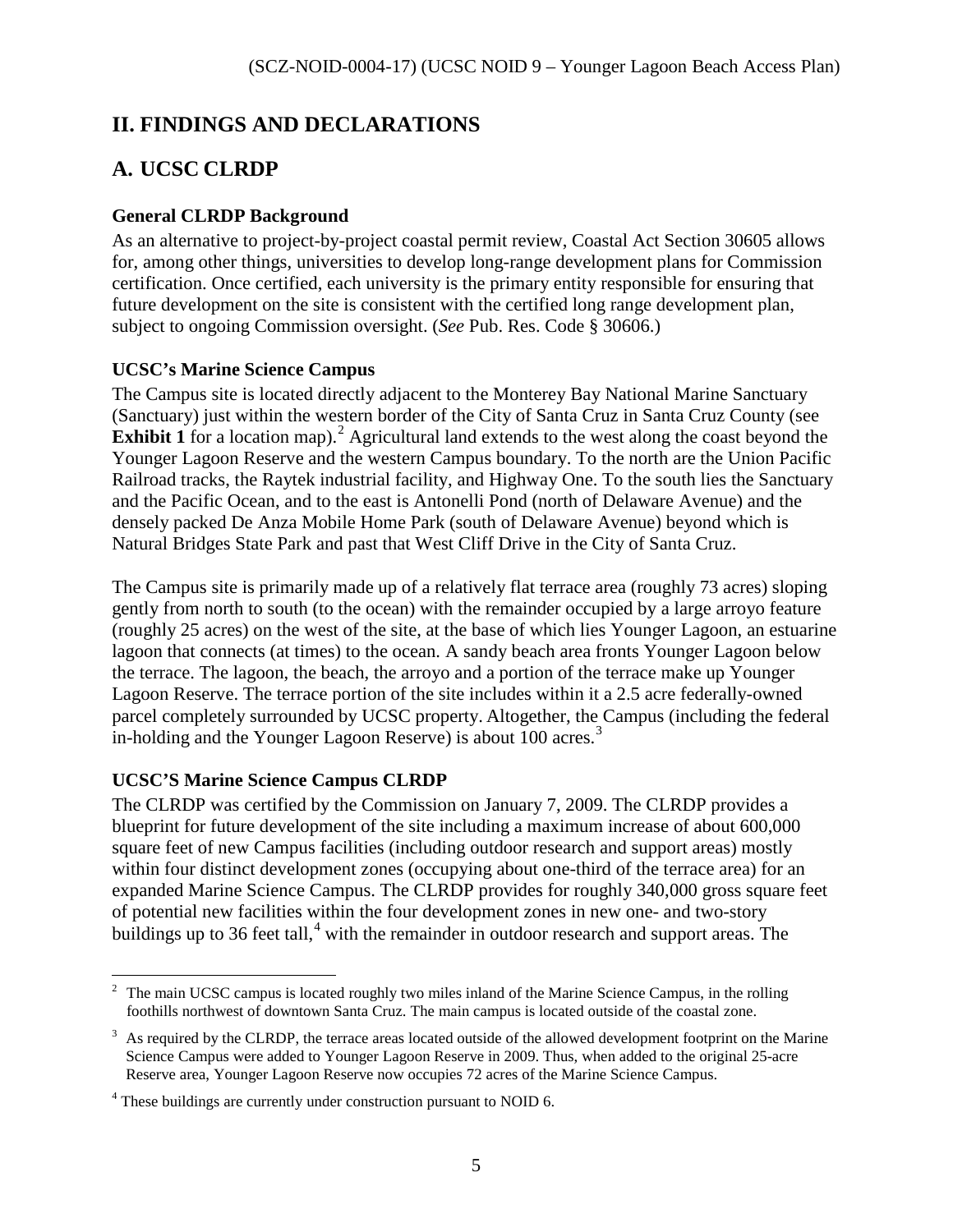CLRDP also accounts for additional areas of roads, and some natural drainage ponds outside of the four development nodes. Overall, and at full buildout, the CLRDP allows for the Campus to grow by about three times its size at the time of CLDRP certification. In addition to the building program, the CLRDP also provides for an expanded public access trail system and natural habitat restoration in those wetland and open space areas on the terrace that are not part of the proposed development zones (roughly 47 acres) that, per the CLRDP, have been added to Younger Lagoon Reserve.

# <span id="page-5-0"></span>**B. UCSC NOID 9**

### **Notices of Impending Development**

Under a certified CLRDP, university development of specific projects contained in the CLRDP can proceed without a coastal permit, provided the university sends a Notice of Impending Development (NOID) to the Commission and other interested parties prior to undertaking development, and either the Commission deems the identified development project consistent with the CLRDP (with or without conditions to make it so) within 30 working days after the NOID is filed with the Commission or else the development is deemed consistent if the Commission fails to act upon the NOID in a timely manner.<sup>[5](#page-5-1)</sup> Pursuant to Coastal Act Sections 30605 and 30606 and Section 13550(d) of Title 14 of the California Code of Regulations, the Commission may impose conditions on such development project proposals limited to ensuring consistency with the Coastal Act and the certified CLRDP.

### **Younger Lagoon Beach Access**

Younger Lagoon Beach was historically a popular and well-used beach area for general beach activities for many years before the University acquired the property in the 1970s, and the beach area here is not unlike other pocket beaches that include lagoon and brackish features inland of them. However, the beach was closed to general beach access on a temporary basis back in 1981 in order to protect Younger Lagoon and related habitat resources and research, and to provide lab security more generally.<sup> $\bar{6}$  $\bar{6}$  $\bar{6}$ </sup> Although some unauthorized access continued to occur, including primarily surfing and skimboarding use across the wet sandy forebeach, the University continued to prevent general public access to the beach area and the remainder of Younger Lagoon reserve other than for University researchers and authorized University personnel. At that time, such

<span id="page-5-1"></span><sup>&</sup>lt;sup>5</sup> Coastal Act Section 30606 requires that universities provide a NOID at least 30 working days prior to pursuing the development. 14 California Code of Regulations (CCR) Section 13549(b) provides that a NOID is only deemed filed following Executive Director review of the NOID and any supporting materials to ensure there is sufficient information for making the consistency determination. The filing review must be completed within ten working days after receiving the NOID submittal. (*Id*.) 14 CCR Section 13548 requires that the Commission take action on the notice within 30 working days of filing of the NOID or else the development is deemed consistent with the CLRDP. In sum, if the Commission does not take action within 30 working days of filing of the NOID, the identified development project is deemed consistent and can proceed. In the case of the UCSC CLRDP, the action deadline may be extended by UCSC for up to three months. (CLRDP Policy 8.4.2, Chapter 8).

<span id="page-5-2"></span><sup>&</sup>lt;sup>6</sup> This general public access closure was reviewed and allowed by the Commission on a temporary basis in 1981, and again on a temporary basis in 2001. The temporary nature of the closure was based on the premise that the Commission would continue to reevaluate the beach access issue on a regular basis to ensure that the access closure and associated trade-offs were justified in light of the requirements of Coastal Act to maximize public access to and along the shoreline.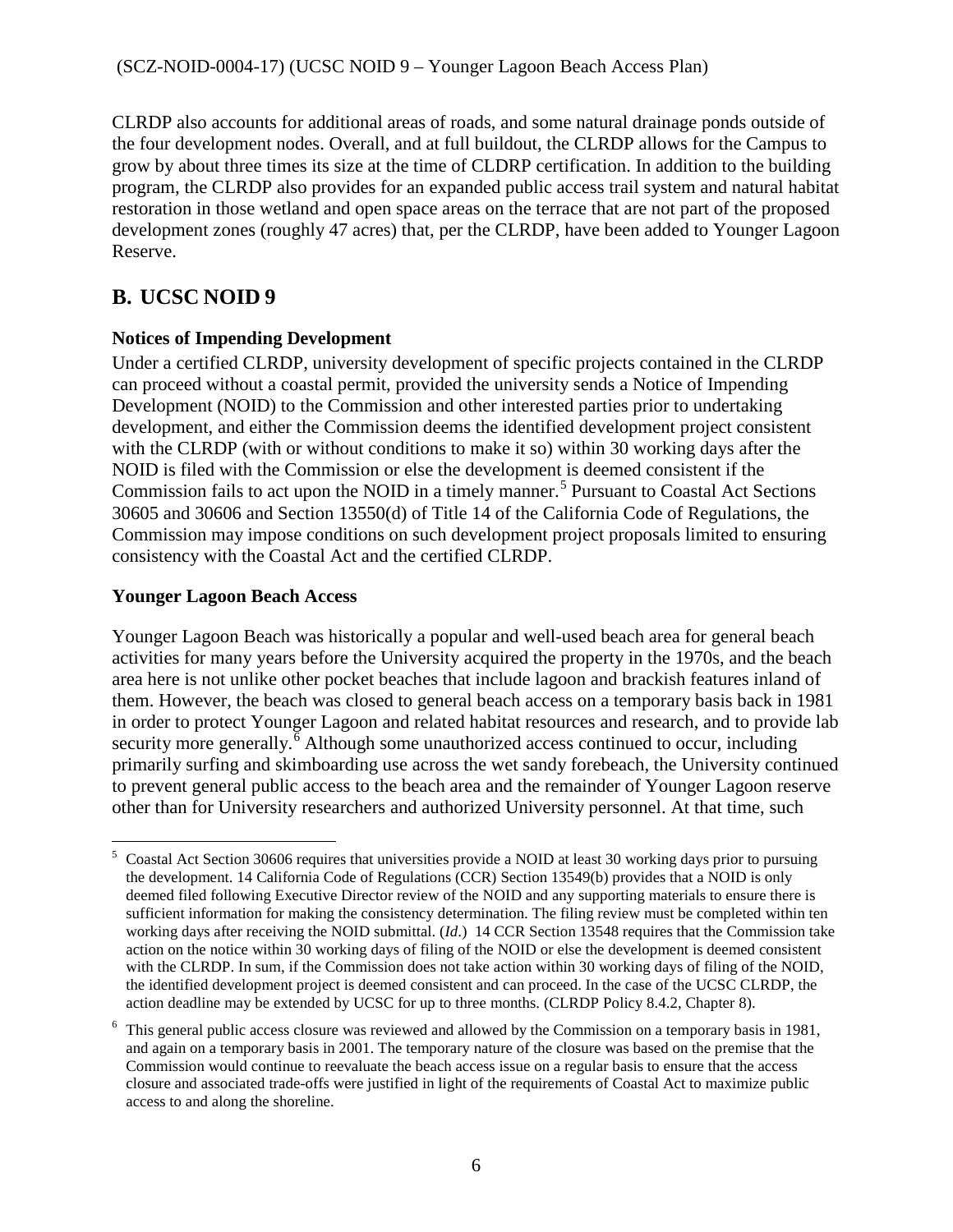closure was conditioned by the Commission for periodic reevaluation through CDP conditions, and that reevaluation mechanism was ultimately built into the CLRDP when it was certified in 2009. In short, the CLRDP Younger Lagoon Beach Access Plan is structured to be reevaluated every 5 years, and allows the University and the Commission to make changes in the degree of access provided to the beach area, whether to increase it or decrease it or leave it as is.

### **NOID 9 – Younger Lagoon Reserve (YLR) Public Access Management Plan**

In March 2010, the Commission approved the UCSC's initial NOID as required by Implementation Measure 3.6.3 (UCSC NOID 2). That NOID provided for beach access to be limited to docent led tours, as had the initial CLRDP when it was certified in 2009 for the first 5 year period. The Campus began implementing the beach access plan and monitoring program in spring 2010, and submitted the report on the results of the monitoring program to the Commission in February of 2016 as part of the Younger Lagoon Annual Report. The current NOID describes UCSC's plan for continuing the beach access program that was initiated in 2010, and the associated monitoring program.

### *Background and Monitoring Report Results*

Docent-led public beach tours to Younger Beach are provided through the Seymour Marine Discovery Center (SMDC) and are included with the cost of admission.<sup>[7](#page-6-0)</sup> These tours began in the spring of 2010 and are offered twice monthly, including one tour on a weekday and one on a weekend.<sup>[8](#page-6-1)</sup> The extent of the beach area that may be accessed during these tours varies depending on tidal conditions and the location of plants, because foot traffic is only permitted seaward of the dune vegetation. Thus, the exact access area may vary slightly from the areas depicted in Figure 1 of the NOID based on on-the-ground conditions (see, **Exhibit 2, p. 9**; see, also Figures 3-11 and 5-6 of the CLRDP (**Exhibit 3**). The walk on the trail down to the beach provides an interpretive experience for visitors that begins with the docent providing a narrative history of the UC Natural Reserve System (UCNRS), a discussion of the lagoon and its habitats, a walk through a restored coastal scrub habitat with opportunities to view the rear dune, and culminates with a walk on the beach. Tours are led by SMDC docents trained in the natural history and ecology of the YLR and who provide detailed information to visitors about flora, fauna, geology, and the UCNRS. The tour curriculum, which was first presented to SMDC docents during the regular winter docent-training program in 2010, focuses on the unique ecology of the YLR beach.

YLR Beach tours are advertised via the SMDC website,<sup>[9](#page-6-2)</sup> and filled via phone reservation. The SMDC allocates tour spaces and keeps track of all user data. Tours are limited to 12 persons and are best suited for adults in good physical condition and children over 10 years of age. Public members entering YLR are required to adhere to the UCNRS use guidelines. Because beach tours are limited to groups with trained docents who interpret the natural history of the YLR and ensure that visitors remain in areas authorized for access, no additional signage or fences have been required to be placed in the YLR. The trail consists of a simple dirt/mulch path with steps

<span id="page-6-0"></span> $\overline{a}$  $<sup>7</sup>$  Admission is currently \$8 for adults; \$6 for children between the ages of 3-16; and free for children younger than</sup> 3, so it will cost users of those different ages that amount to visit the beach.

<span id="page-6-1"></span> $8$  In addition, all of the docent-led daily tours run by the SMDC include an informational stop regarding the YLR.

<span id="page-6-2"></span><sup>9</sup> <http://seymourcenter.ucsc.edu/visit/behind-the-scenes-tours/>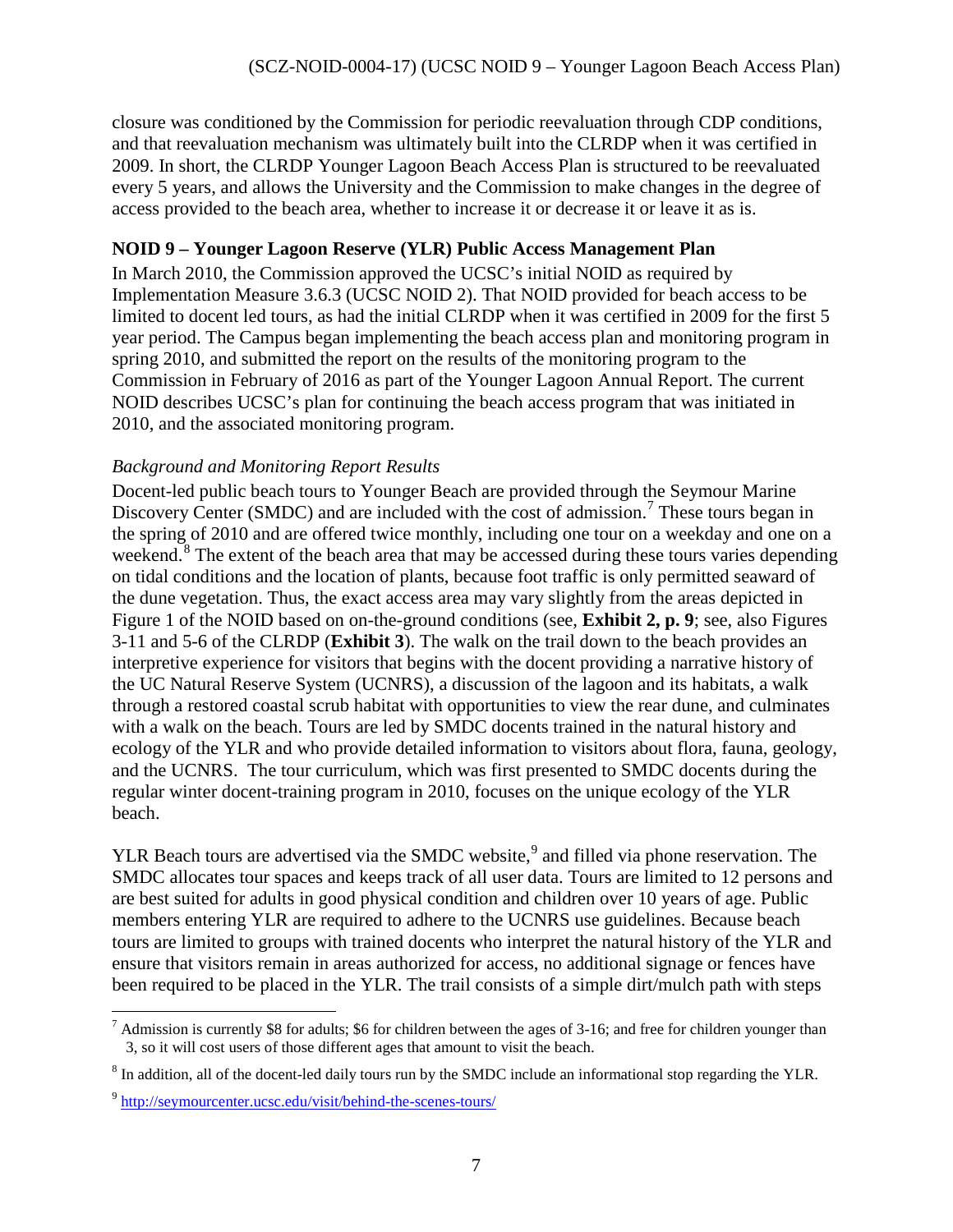that lead down the bluff to the beach and dune area. The trail is maintained by clipping overgrown vegetation and maintaining the earthen path and timber steps as needed.

In addition to monitoring Younger Lagoon Beach, the University also monitors nearby beaches that allow for varying intensities of use (i.e., Natural Bridges State Beach and Sand Plant Beach) during the five-year period starting in 2010 in order to examine differences in the flora, fauna and human use among the three sites. This effort required hundreds of hours of staff and student time, as well as coordination with State Parks staff. The annual survey results were included in annual reports submitted to the Commission over the past five years. The Younger Lagoon Natural Reserve Beach Monitoring Report (Monitoring Report) describes the monitoring program in detail and presents the results of the entire beach monitoring program. (**Exhibit 2**, pp. 34-93).

Data from the Monitoring Report indicate that Younger Lagoon Beach supports a wide variety of native flora and fauna, provides habitat for sensitive and threatened species, supports a very unique beach dune community, and is frequently used for teaching and research. In general, native plant species richness was greatest at YLR and Natural Bridges beaches compared to Sand Plant Beach; however, there was significant annual variation among the sites. A parameter that was quantified in 2012, and is evident from visual observation and photo documentation, is the presence of dune hummocks and downed woody material at YLR, both of which are almost entirely absent at local beaches due to human use. These features provide habitat for plant species such as the native succulent plant *Dudleya sp.*, which grows on downed woody material and dune hummocks, as well animal species, such as the burrowing owl that uses burrows in the dune hummocks and seeks shelter beneath downed woody material. The relatively natural state of YLR Beach and its associated dune vegetation is unique among most pocket beaches in Santa Cruz County and likely represents a glimpse into what many of the pocket beaches in the greater Monterey Bay area looked like prior to significant human disturbance. More broadly, the results of the monitoring program suggest that unregulated access to the beach (as is the case at Natural Bridge State Beach and Sand Plant Beach) could result in the loss of the unique ecological characteristics of the site, which would reduce its effectiveness as a research area for scientific study, and would likely have a negative impact on sensitive and protected species.

### *Proposed Project*

UCSC is proposing to continue the docent-led beach tour program, without change, for an additional five years. UCSC will also continue to monitor YLR Beach, and to submit a NOID to the Commission at five-year intervals that reports on the previous five years of beach access management, including the required monitoring report that evaluates beach conditions as well as all necessary supporting information for a development project to implement a beach access management plan for the next five years as outlined in the CLRDP.

See **Exhibit 1** for a location map and a site plan; see **Exhibit 2** for the complete NOID and supporting materials.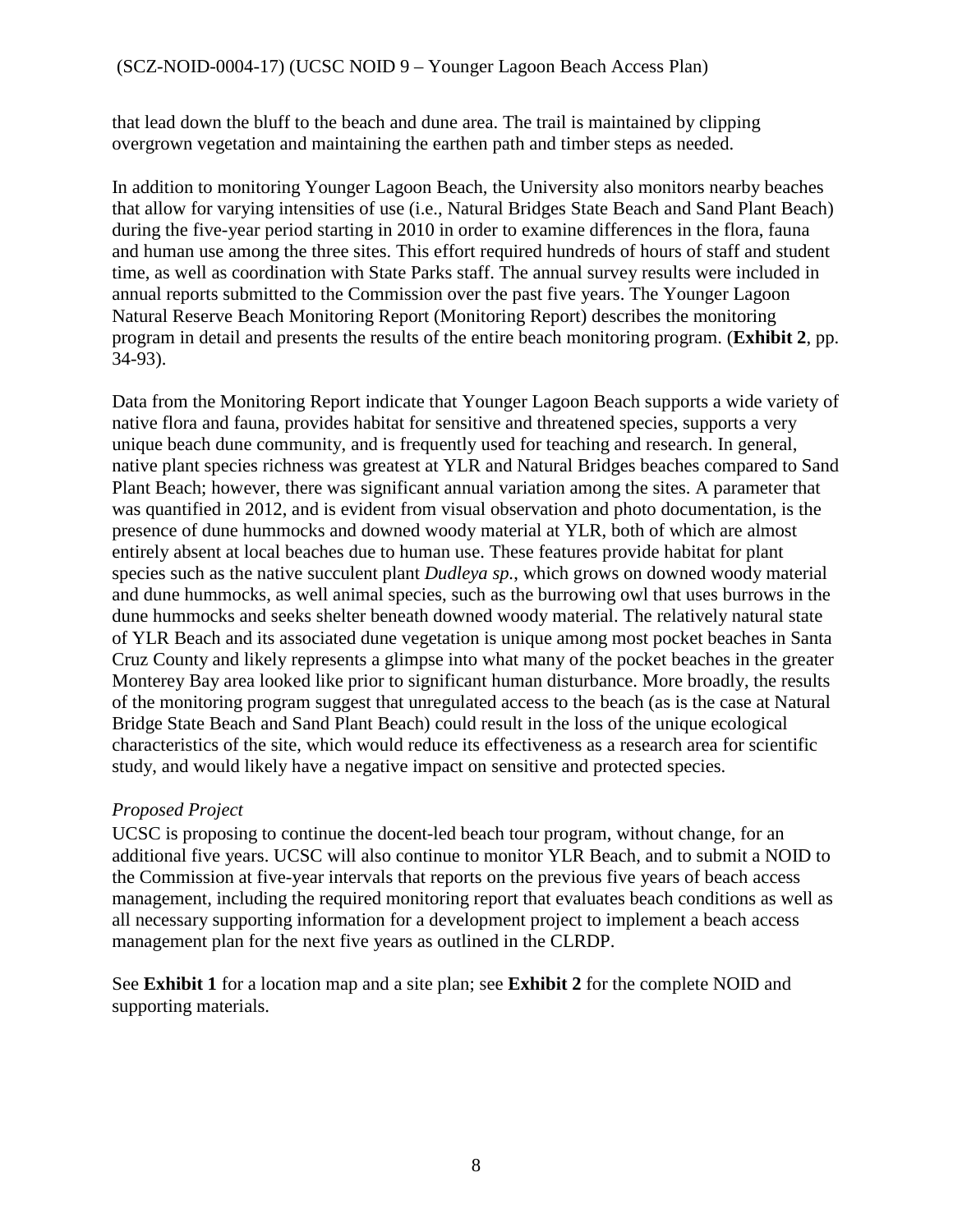### <span id="page-8-0"></span>**C. CLRDP CONSISTENCY ANALYSIS**

#### **Applicable CLRDP Provisions**

The CLRDP includes multiple provisions that regulate the YLR in general, as well as public beach access specifically. IM 3.6.3 governs public beach access within YLR and provides as follows:

*Implementation Measure 3.6.3 - Public Beach Access within YLR (Original YLR). Supervised beach access to Younger Lagoon beach shall be provided to the general public consistent with and pursuant to a management plan for such access that is based on the best possible assessment of the capacity of the beach area to sustain use and the* level of intensity of such use when considered in light of the fragility of the beach area *and adjacent resources and ongoing research. Within six months of CLRDP certification, and at five-year intervals post-certification after that, the University shall submit a Notice of Impending Development to the Coastal Commission with all necessary supporting information for a development project to implement such a beach access management plan for the next five years. Each such management plan shall at a minimum include:* 

*• A regular schedule of guided, educational tours to the beach area that is coordinated with and similar to other Marine Science Campus education and docent programs and designed to introduce visitors to the special aspects of beach ecology without causing deterioration of that ecology or loss of opportunity for feeding or breeding of beach dependent species. These tours may be weekly weather permitting, but shall be offered a minimum of two times per month.* 

*• Identification of all parameters for beach access, including a clear depiction of the area within which such access is allowed, and a clear description of all related implementing measures (e.g., trail alignments, trail design, barriers/fencing, signage, timing restrictions, supervision requirements, etc.). Access shall be by way of controlled access trails shown on Figure 5.6. Trails shall be maintained, marked, and signed for safety and interpretation of YLR ecology.*

*• A monitoring program that evaluates trends in beach area conditions, where at a minimum such program shall include: user data (including identification of all user types and specific data on size and composition of beach tour groups); a selected set of repeatable photo points to be taken seasonally to show all major areas of the beach; presence/absence of tidewater goby and evidence of breeding activity; species composition and coverage of beach dune vegetation from the lowest (nearest to the mean high tide line) occurring terrestrial plant to 10 meters inland into the strand vegetation; evidence of seed production by beach strand species in this zone; species composition and abundance of animal tracks (vertebrate and invertebrate) on the beach and adjacent beach dune area; and regular counts of feeding shorebirds on the beach.* 

*• An assessment of beach area resources and the effect of beach area use and activities (including authorized and unauthorized uses, research use, YLR activities, etc.) on such resources in the time since the last five-year review and overall in the time since at least CLRDP certification;*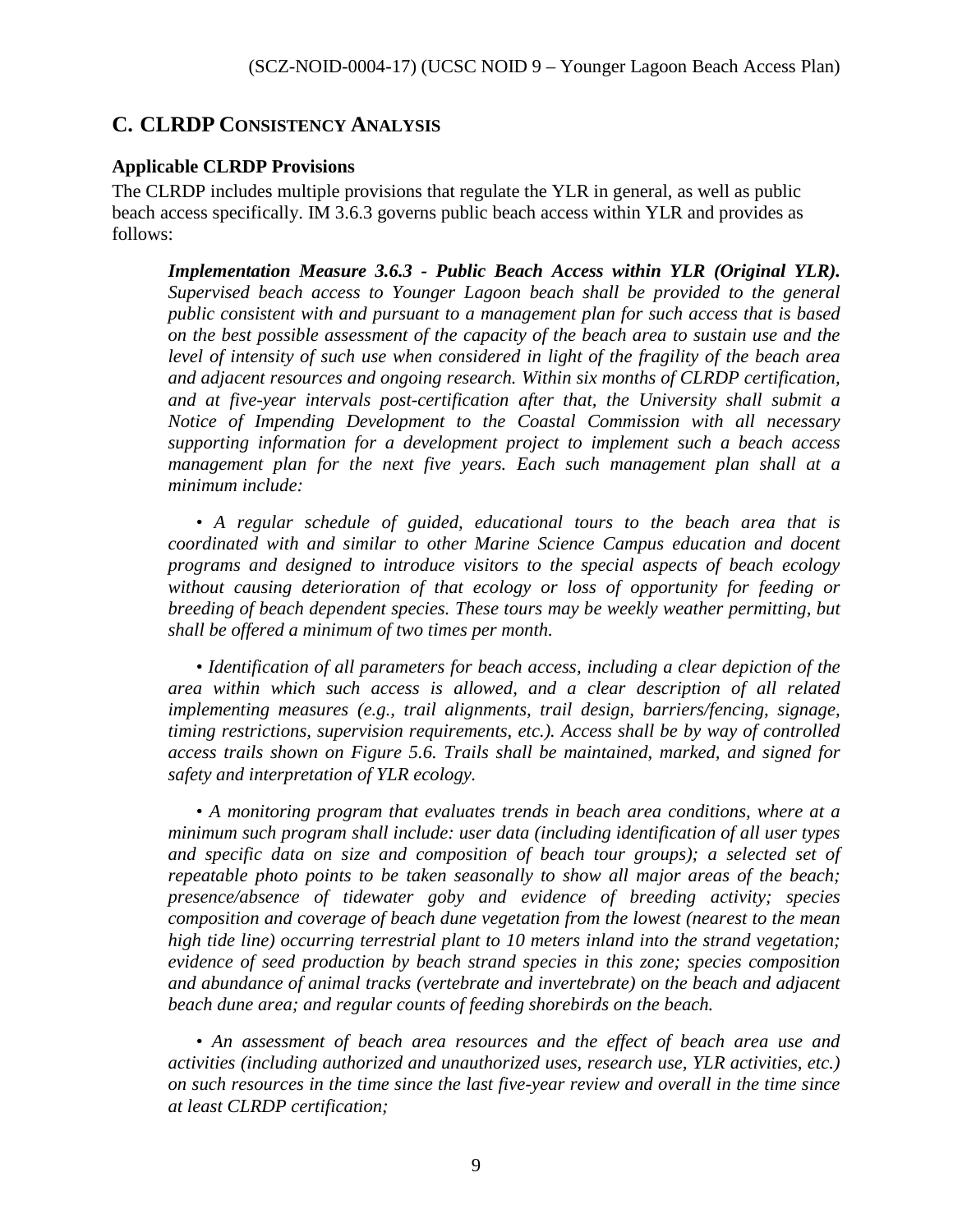*• A description of existing public access opportunities on the Campus, and the way in which such opportunities relate to the amount and type of supervised access provided to the beach area.* 

#### *Policy 6.1 Public Access to the Marine Science Campus*

*Maximum public access to the coastal resources of the Marine Science Campus and the adjacent shoreline and coastal area shall be provided consistent with public safety, fragile coastal resources, implementation of the educational and research missions of the Campus, and security of sensitive facilities and research activities on the site.*

#### *Implementation Measure 6.1.1 – Free Public Access for Visitors*

*Free public visitor access to the Marine Science Campus shall be provided during at least daylight hours (i.e., one hour before sunrise until one-hour after sunset). Modest fees may be charged only for access to the Seymour Marine Discovery Center and similar University facilities with developed educational and/or visitor-oriented programs.* 

#### **Consistency Analysis**

UCSC is proposing to continue the docent-led beach tour program initiated in spring 2010 for an additional five years with no changes to the program. Tours will continue to be offered two times per month, including one tour on a weekday and one on a weekend, led by SMDC docents, and will include a narrative history of the UCNRS, a discussion of the lagoon and its habitats, a walk through a restored coastal scrub habitat with opportunities to view the rear dune, and ends up on the beach. Although IM 3.6.3 is silent with respect to whether a fee for the beach access program is allowed, the CLRDP makes clear that general public access to the Campus is meant to be free, other than for access to developed facilities. (IM 6.1.1.) As indicated above, the beach access program as currently operated requires that tour users pay for the cost of admission to the SMDC (ranging up to \$8 per adult) in order to access this beach via docent tour when they are offered.

As required by the CLRDP, UCSC is also proposing to continue preparation of the Younger Lagoon Public Access Plan and Beach Monitoring Report, which complies with parameters set forth in IM 3.6.3, including by providing: 1) a regular schedule of guided, educational tours; (**Exhibit 2**, pp. 40-42); 2) identification of all parameters for beach access (**Exhibit 2**, 40-42, see, also p. 9); 3) a monitoring program that evaluates trends in beach area conditions (**Exhibit 2**; pp. 46-49); 4) an assessment of beach area resources and the effect of beach area use and activities (**Exhibit 2** pp. 49-84; and 5) a description of existing public access opportunities on the Campus, and the way in which such opportunities relate to the amount and type of supervised access provided to the beach area (**Exhibit 2**, pp. 39-42).

As set forth in the NOID, UCSC will also continue to monitor YLR Beach as required by, and described in, IM 3.6.3; however, UCSC will no longer conduct monitoring at Natural Bridges State Beach or Sand Plant Beach (which is not required by IM 3.6.3) on the basis that the original five years of data collection have provided adequate information to assess differences in beach resources. The goal of the future monitoring program will be to document the presence and distribution of flora and fauna within YLR and to evaluate changes in distribution and density over time and to address those changes in relation to use of the area. Specific details regarding the proposed monitoring program are set forth in the NOID (see **Exhibit 2**, pp. 5-7). UCSC will also continue to submit a NOID to the Commission at five year intervals that (1)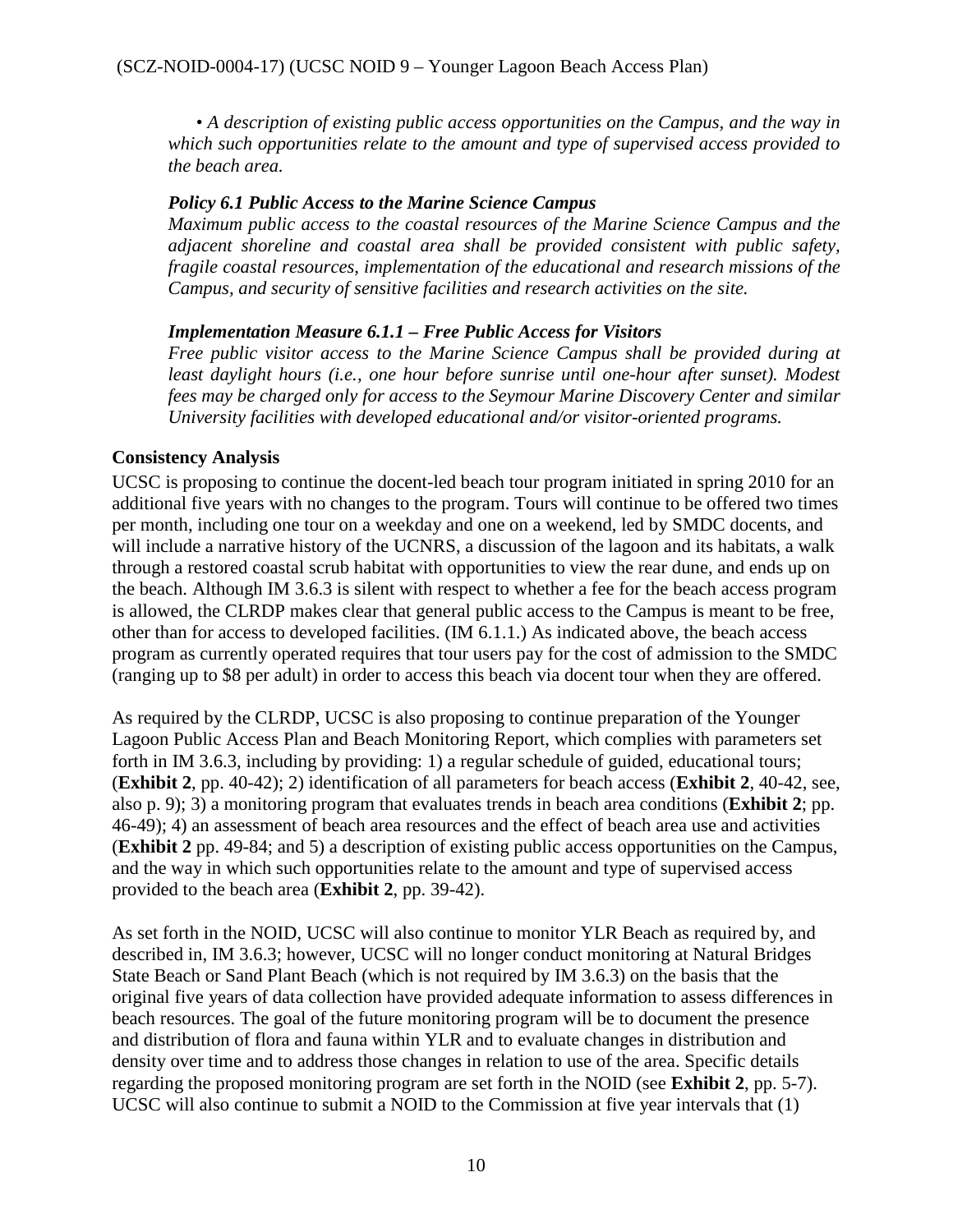reports on the previous five years of beach access management, (2) includes a monitoring report that evaluates beach conditions, and (3) includes all necessary supporting information for a development project to implement a beach access management plan for the next five years as outlined in the CLRDP. Importantly, as indicated above, these every five year reevaluations represent the time when the University and the Commission are required by the CLRDP to assess where more or less beach access is appropriate, building upon the Commission's pre-CLRDP CDP history as well as its certification of the CLRDP itself where the Commission concluded that a permanent beach access ban or permanent set of beach access criteria were not appropriate, but rather the level and intensity of beach access needed to be periodically reevaluated over time.

In this case, and for similar reasons as the Commission has found in the past with respect to beach access, the proposed program can be found CLRDP consistent, and the Commission believes that the balance being struck here (i.e., resource and research protection versus beach public access) through the proposed docent led program is appropriate. At the same time, the Commission encourages the University to work with Commission staff to increase the number of docent led tours provided if possible, and to increase the nature and amount of notice/advertising provided so that the general public is more aware of the program and can make better use of it.

Thus, as proposed by UCSC, continuation of the YLR Public Access Plan is consistent with the certified CLRDP.

# <span id="page-10-0"></span>**D. CALIFORNIA ENVIRONMENTAL QUALITY ACT (CEQA)**

Section 13096(a) of Title 14 of the California Code of Regulations requires the Commission to make a specific finding that a permit application is consistent with any applicable requirements of CEQA. This requirement also applies to the Commission's review of NOIDs, based on Section 13550(d) of the Regulations (incorporating by reference Sections 13064 through 13096 of the Regulations). Section 21080.5(d)(2)(A) of CEQA prohibits a proposed development from being approved if there are feasible alternatives or feasible mitigation measures available which would substantially lessen any significant adverse effect which the activity may have on the environment.

UCSC, as the lead agency under CEQA, certified a Final EIR (FEIR) for the CLRDP in September 2004. In November 2006, the University certified an addendum to the FEIR to respond to changes in the CLRDP in the time since the original FEIR certification, including changes stemming from Commission review of the CLRDP prior to certification.

The Commission finds that the proposed project will avoid significant adverse effects on the environment, within the meaning of CEQA. As such, there are no additional feasible alternatives or feasible mitigation measures available which would substantially lessen any significant adverse environmental effects that approval of the proposed project would have on the environment within the meaning of CEQA. The proposed project will not result in any significant environmental effects for which feasible mitigation measures have not been employed consistent with CEQA Section 21080.5(d)(2)(A).